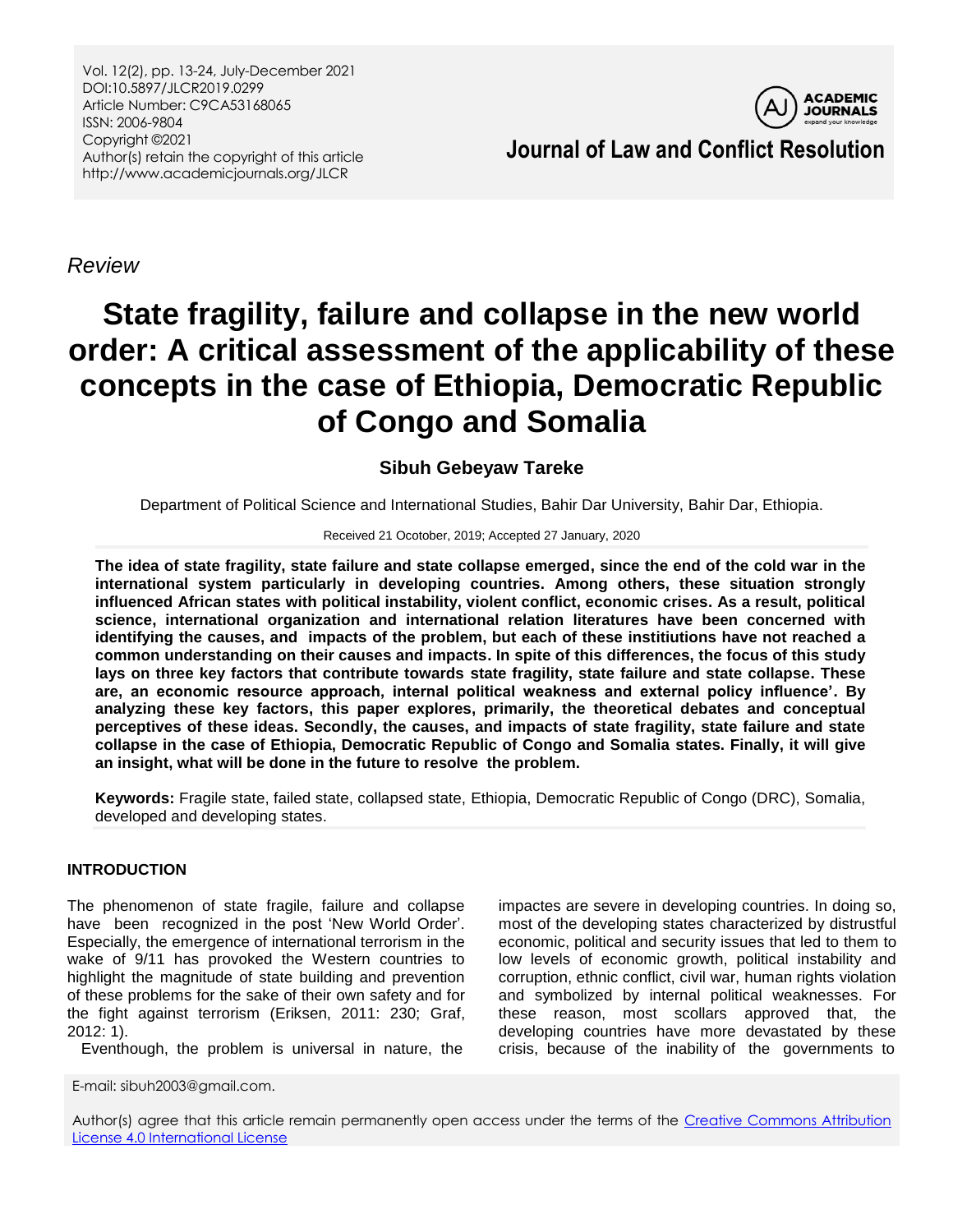maintain their basic function.Then, these states are coined as unsuccessful governments by international organizations *(*Helman and Ratner, 2001).

However, to resolve the problem, many of the scholars and the international community have become more alert to distinguish on the phenomenon usually named as successful states and unsuccessful states (Brooks, 2005: 1161). Some argued that, the successful states control defined territories and populations, conduct diplomatic relations with other states, monopolize legitimate violence within their territories, and succeed in providing adequate social goods to their populations. While unsuccessful states have a dark mirror image, "lose control over the means of violence, and cannot create peace or stability for their populations or control their territories. They cannot ensure economic growth or any reasonable distribution of social goods: They are often characterized by massive economic inequities, warlordism, and violent competition for resources" (Ibid, 2005).

Then these scholars also associated the word unsuccessful states as "state failure", "failing states", "fragile states", "collapsing states", "broken states", "weak state capacity", or simply "weak states" with continuous poverty, underdevelopment, and warfare (Tusalem, 2016: 448). Means, they defined the concepts of state fragility, failure and collapse synonymously and use interchangeably.

Having these conceptual understanding in mind, many academic literatures have also examined the causes of the problem, in different perspectives. According to theories of state instability, the factors conducive to state fragility, failure and collapse pointed down four core causes, includes- war, revolutions, social mobilization, secession (Clément, 2005: 8). According to Selznick (1984), in an ideal political system, and in an imperfect world, the causes of states instability to perform its activities often occurs as a result of "failed assimilation when a political regime refuses cooptation or during democratic transitions when the old guard is washed away" (p.14).

Moreover, as to Goldstone (2008), the pathways to state fragile, failure and collapse are internal ethnic or religious conflicts, state predation, democratic collapse, guerrilla rebellion and reform crisis in authoritarian states (p. 285). Other academic debates has connected the problem as a result of the political economy of international relations for centuries. The problem was taken seriously by colonial occupiers (Dorff, 2000: 12). Taken the above arguments and justifications separately, inadequate in explaining the state fragile, sate failure and state collapse; it takes their combination to reach the conclusion.

In doing so, this article focus on three key factors. These are *"an economic resource approach, internal political weakness and external policy influence"* as a foundamental causes of the problem. In line with this factors, the basic object of this article is: Primarily, to

draws the arguments made by different literatures about the causes and consequences of the problems and for how fragile, failed and collapse states are understood. Secondly, it discusses the critical assessments and applicability of these problems in the case of Ethiopia, Democratic Republic of Congo (DRC) and Somalia respectively. Finally, it would recommend solutions for these problems.

The research method of this article uses both secondary and primary data. The secondary sources includes previous scholarly work on the Ethiopia, DRC and Somalia, where as the primary sources are government statistics and observation (particularly in the case of Ethiopia).The three states selected based on the nature of the occurrence and the inability of states to maintain its basic functions within their respective status. These states will help in bringing a variety of experiences and factors that will present the overall picture of state fragility, state failure and state collapse in Africa.This selection method is also permissible to evaluate necessary conditions.

#### **THEORY OF STATE FRAGILITY, FAILURE AND COLLAPSE**

As the number of cases of state fragile, failur and collapse emerged in the aftermath of the cold war, the need to analyze this phenomenon became urgent. Defining and explaining the effects of these states are important research and policy questions. In doing so, this article attempts to describe a combination of the most important factors that cause state fragile, failur and collapse. These are an economic resource approach, internal political weakness and external policy influence*.*

#### **An economic resource approach**

According to John (2008), the fragile, failed and collapsed states have appeard on the struggle between political elites and insurgent groups to control an appropriate resources in underdeveloped economic settings. There are two main approaches. The first emphasises on the role of resource scarcity and the later focuses on the role resource abundance which tends to affect with similar process (p.10-11).

Primarily, the paper describes the related literature on resource scarcity approach analysis on state fragile, failure and collapse. Resource scarcity is central to processes of political violence and violent political challenges to state authority. It can contribute to diffuse, persistent sub-national violence such as ethnic clashes and insurgencies. The incidence of such violence will probably increase as environmental scarcities worsen in some parts of the developing world. As land is valued because of scarcity, and scarcity brings over-use, and land degradation, which in turn fuels poverty and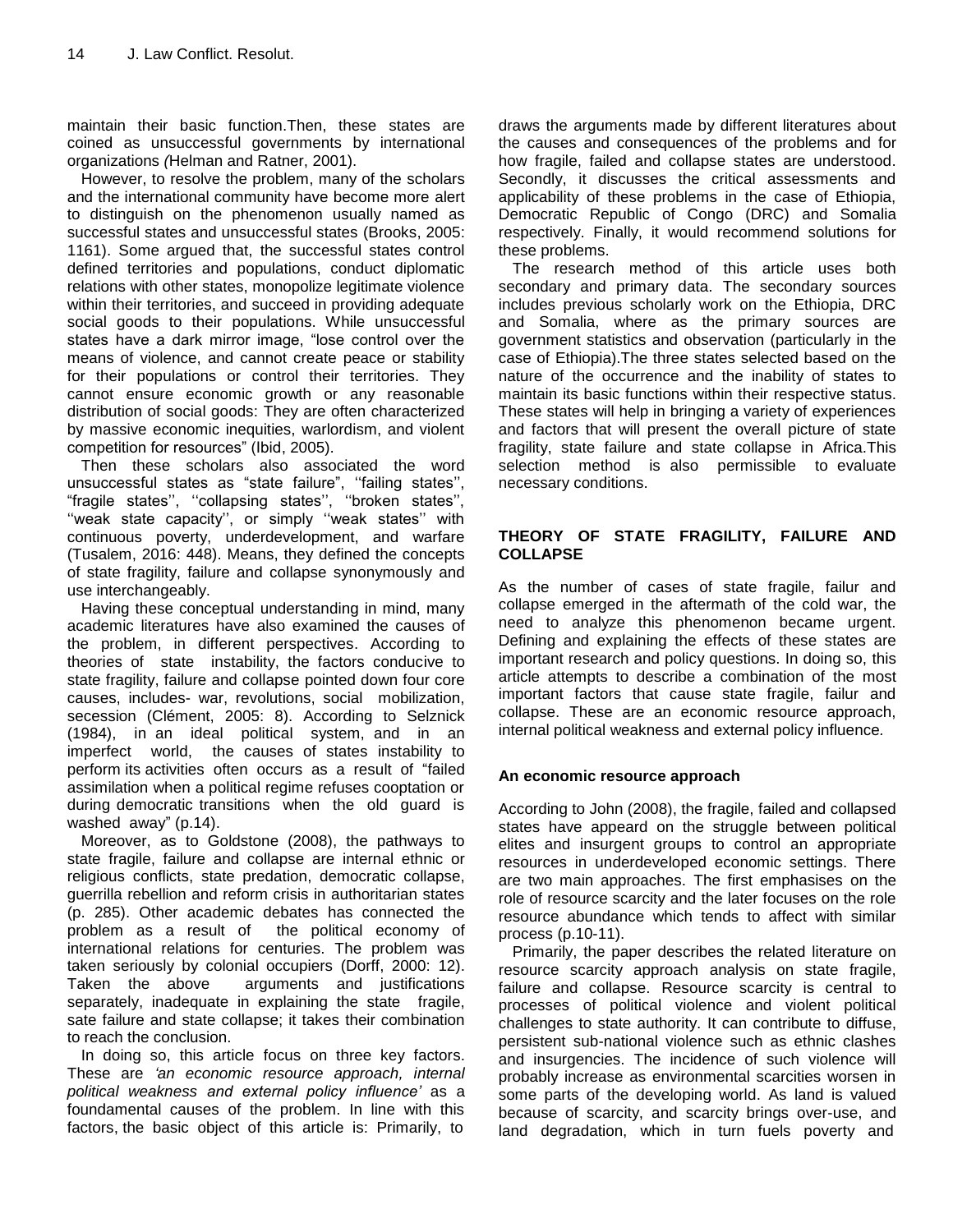rebellion then leads to state failure and collapse (Homer-Dixon, 1999: 12-25). Moreover "environmental impoverishment, increasing the conflict over resources, marginalisation of rural people, social and political unrest, displacement and uncontrolled migration lead to further conflict and the outbreak of wars between and within states" (Fairhead, 2000: 102-123).

Secondly, as to John *(*2008), a resource scarcity argument is inadequate in explaining the state fragile, failure and collapse. For him the resource curse argument is one of the more influential challenges to state authority (p.11). In line with this, he states that:

*"The idea that abundance of natural resources, and in particular oil, causes poor growth, and raises the incidence, intensity and duration of conflict. While oil abundance has long been considered beneficial to economicand political development, the recent poor economic performance of oil exporters and the growing incidence of civil wars in mineral rich economies have revived the idea that their resource abundance may be more of a curse than a blessing. Moreover many conflicts occur in countries with resource wealth rather than resource scarcity. He argue that resource abundance creates incentives to capture the state and helps finance rebellions when such resources are "lootable". Examples would include Sierra Leone, Liberia, Biafra, Congo/Zaire, and Angola. (p.11-12)".*

Furthermore, most scholars agreed on the impacts of oil abundance, in creating to the onset of civil war in less developed countries in the period 1945-1999. But the difference among analysts are: some argued that, oil exports correlated with the "full set" of civil war onsets, while others express that oil export abundance is associated with a 'sub-set' of civil wars, namely, secessionist wars (Collier et al., 2003). But as Ross the link between oil and political violence are supposedly well-known manifestations of the resource curse in oil economies, namely, poor economic growth, high corruption, and authoritarianism (John*,* 2008: 13).

In doing so, the resource curse argument has also two variants. The first is rentseeking argument, which suggests that oil abundant less developed countries generate valuable rents and the these rents tends to generate violent forms of rentseeking that take the form of "greed-based" insurgencies. Then a war broack out between secessionist as opposed to non-secessionist, the results may leads to a state of failure or collapse (2003: 60-101; Collier and Hoeffler, 2004: 4). The second variant is the rentier state model in which a states gain a large proportion of their revenues from external sources, such as resource rents, the reduced necessity of state decision-makers to levy domestic taxes causes leaders to be less accountable to individuals and groups within civil society. These in turn, can make the state more vulnerable to insurgency (Fearon and Laitin, 2003: 45).

On the other hand, the qualitative thesis argued that when a countries economy undergoes a sector-based change, "disparate groups are increasingly brought into contact and competition with one another fuelling nationalist or separatist movements". Thus, a substantial variation in a country's growth rate might precipitate a severe social and political crisis, it may leads to frustration, aggression, revolution and state collapse (Connor, 1972: 319-355).

#### **Internal political weakness**

Most scholars in the post-cold awr era argued that, African states have challenged by state failure and collapse, due to the reason of elites in ability to determining the degrees of "stateness", starting on wards preliminary time, to meet classical Weberian criteria of statehood and ending without meeting one of the criteria of "successful" statehood (2008: 23).

The starting point for most of these theories is to explain the emergence of patrimonial and clientelist politics. According to Lockwood (2005), a key factor of these problem is a historical legacy of indirect rule of colonialism, which left three traits: Natives were subjects of tribal leaders and not citizens (legacy of legal dualism); a bi-furcated state that operated differently in urban and rural areas; and a despotic system. The speed with which independence occurred created the context which generated politics based on political patronage. This system has become known by a variety of terms including clientelism and neo-patrimonialism. The need to construct political alliances at short notice with minimal resources and the absence of party organisation outside urban areas meant that nationalist leaders – typically urban, union-based teachers, union leaders and administrators - had to rely on existing political structures. This meant finding individuals - often chiefs or other prominent notables, and using patronage to bind these individuals to the party, and local voters to candidates (p. 70).

The other problem is the institutional multiplicity in developing states is a situation in which different sets of rules of the game, often contradictory, coexist in the same territory, putting citizens and economic agents in complex, often unsolvable,situations, but at the same time offering them the possibility of switching strategically from one institutional universe to another (Crisis States Research Centre, 2006: 5).

Moreover, states incapacity and inabilities interms of skills of personnel and organisational culture, including (to reduce unemployement and poverity; to manage conflict and to win popular support and extend territorial presence) leads to crises. Paradoxically, the capabilities of non-state rivals are important as well, including their ability to win popular support and to extend their presence territorially. In terms of capabilities, there are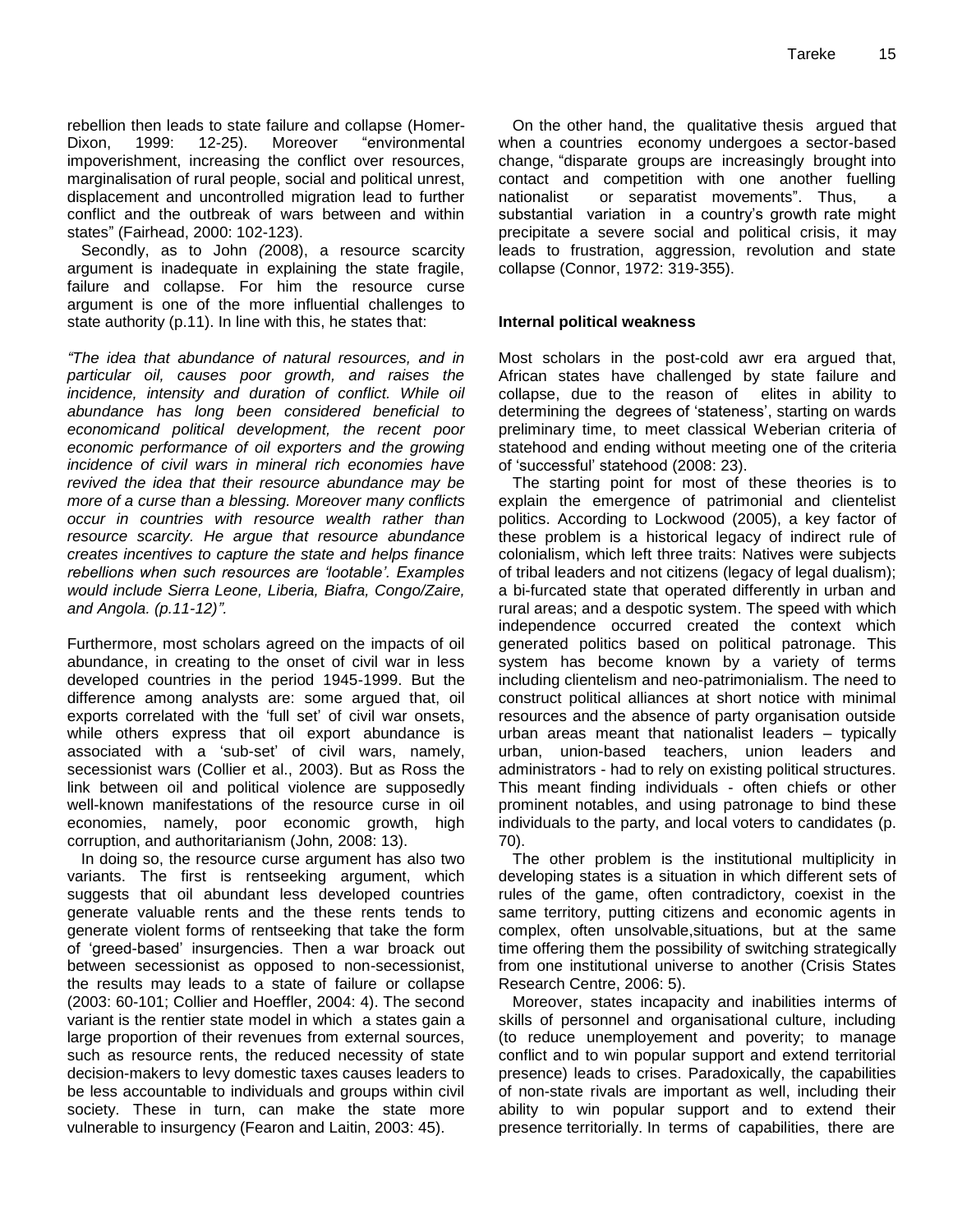important agency factors that always need to be taken into account, including the quality of leadership and the development strategies adopted. These in ability of state to manage non-state actors and crises, leads to state frgile, failure and collapse (Ibid, p.6).

On the other hand, coalitional analysists argued that, the emergence of political violence is a necessary (but not sufficient) condition for state collapse. This is because: There may exist a significantly powerful coalition of supporters who benefit from the formal and informal mechanisms of influencing the state. The shifting coalitions of power contribute to state collapse; are forged in order to prevent state collapse; and emerge as a result of state collapse and war. The nature of political coalitions underlying state support (and in particular, the extent to which coalitions survive through activating and maintaining boundaries) determines the extent to which political, economic and social conflicts are more indivisible. The construction and foundation of boundaries contribute to the increase political conflict and violence.This stuation has been disintegrated these states in to different factions(Tilly, 2003: 7-16).

## **External policy influnce**

According to Leander (2004), the impacts of poor economic performance and instabilities in developing world are generally subject to greater forces of decentralisation and the privatisation of coercion and capital of western liberal ideology. The international financial organizations have lend their money for developing countries are based on the preconditions of adabting policy of liberalization, deregulation and privatization. In order to get debt and investment as well as to protect debt crisis, most developing countries have accepted the preferred policies of international financial actors.These "policies translate as a reduced capacity of the central state to buy support by offering positions in the state bureaucracy, by offering under-priced goods from state industries and by channelling resources to local administrators"(p.17-23).

Following this neo liberal policies unlike their cultural practice and without creating social capital, Africans become the land of casualty, poverity and crises.For example, the Global Monitoring Report 2005 has noted that, every week in the developing world, 200000 children under five die of disease and 10000 women die giving birth. In Sub-Saharan Africa alone, 2 million people will die of AIDS this year. 115 million children are not in school'. almost half of the region's population living on less than a \$1 a day between 1990 and 2001 (World Bank, 2005: 1-2).Thus the decentralised and privatised control over the means of violence and finance, creates havoc with the basic logic by which wars call for an expanded administration (Ibid).

Herbst (2000) has also argued that, the fundamental

problem facing state-builders in Africa is the result of their ex-colonial governors.They have choosen an inhospitable territories that contain low densities of people, to project their authority over local collones (2000: 11). The European model of placing significant assets in the hinterland to protect against outsiders and to make boundaries real was neither viable nor relevant rater it tends to aggrabate state fragmentation and failure in Africa (p. 74).

Tilly (1990), argues that the big problems in post cold war states is not a sort of external interventionist, rother "the back and forth shifting from an interventionist to a non-interventionist environment, because it changes the political opportunity structure". For him, the relationship between external influence and political instability is curvilinear, in which the instability highest at changing levels of external control (p. 208; Zald et al., 1966: 5). Moreover, Zartman (1995) argued that, the end of the Cold War were important transition each followed by a wave of collapse, as illustrated in the case of Somalia, Yugoslavia, Ethiopia, Angola, Mozambique, Sudan, Zaire, and Afghanistan *(*p. 2-4).

According to Reno (1995), the end of the Cold War and the rise of economic and political liberalisation policies put traditional patterns of patronage under pressure in sub-Saharan Africa. African leaders by nature creats internal threat of warlord politics. Because by integrating their relation with those of old colonizers, exploited the national economy for their oun interests. Reno, in his analysis of central African states "Angola, Somalia, Sierra Leone, Zaire/DRC - describes how leaders have based their personal power and derived individual wealth from the overt and clandestine manipulation of markets, at times with the connivance of foreign investors in natural resource enclaves such as oil" (p.8). Furthermore, the tradition of late colonial legacy created incentives for leaders to use disorder as a political instrument. Meant the political elites request to maximise their returns on the state of confusion, uncertainty, failurty and state of anarchy which illustrates African polities (Chabal and Daloz, 1999: 113).

On the other hand, Crisis States Research Centre/CSRC (2006) argued that, there are different arguments whether liberal financial aid has positively or negatively affected the developing states in their state building. The proponents claim that liberalisation is an unqualified good where as the opponents of economic liberalisation insist that it is an unqualified bad. But CSRC believe that, "the actual results have been mixed and that the impact of liberalisation, whether positive or negative for different countries and for different groups within a country, depends on a range of variables" (p. 23). This paper will assess, whether an economic resource approach, internal political weakness and external policy influence have become a factor of state fragile, failure

and collapse in the case ofEthiopia, Democratic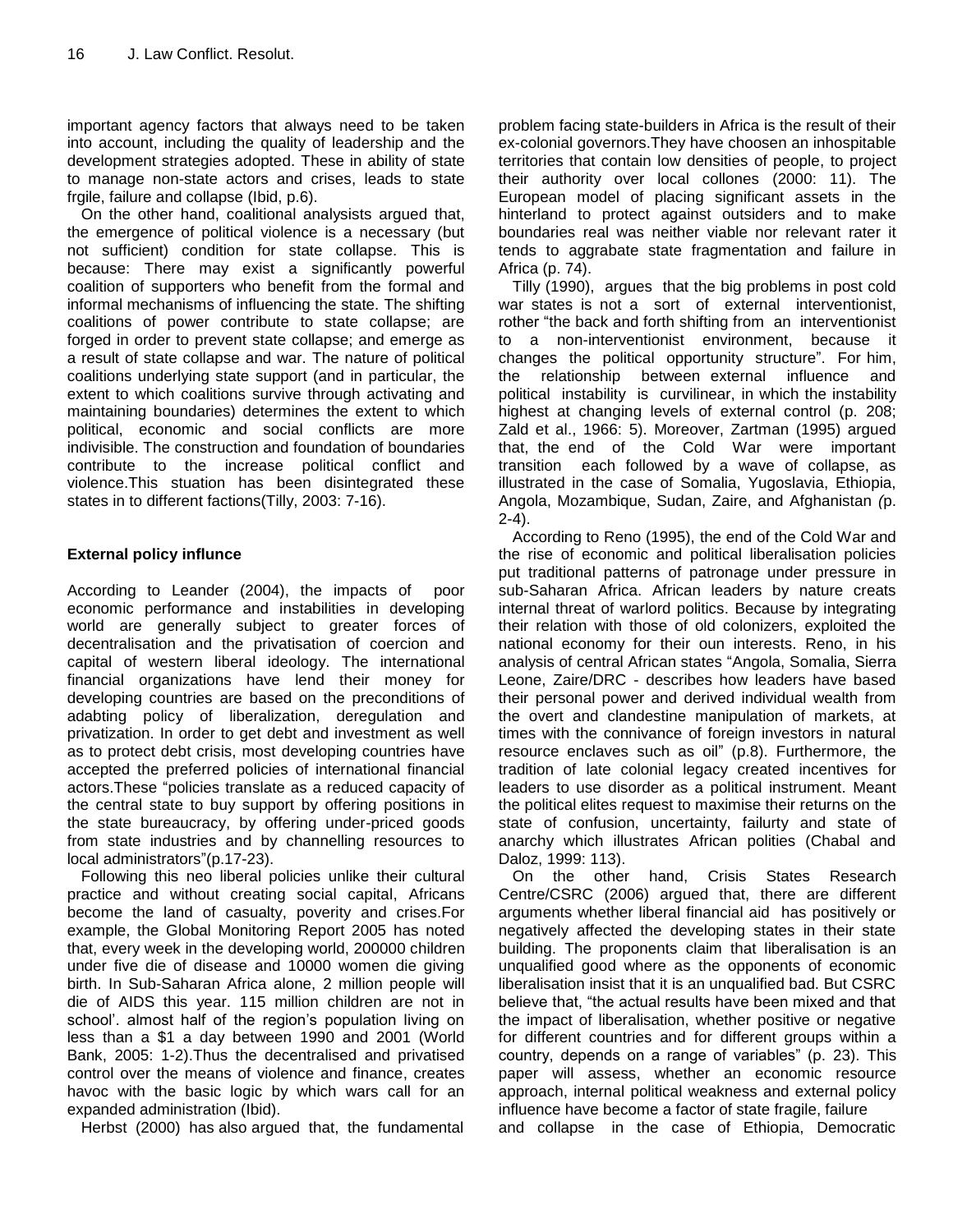Republic of Congo and Somalia respectively.

#### **CONCEPTUALIZING STATE FRAGILITY, FAILURE AND COLLAPSE**

Before defining the concepts of state fragility, failure and collapse, it is important to assess the different definitions of the state. According to international law, "a given "state" exists when a political entity is recognised by other states as the highest political authority in a given territory and is treated as an "equal" among the international "community" of states" (Coase, 1960: 12-19). Another common definition in international customary law states that statehood exists only when a given political entity possesses a permanent population, a defined territory, a government, and the capacity to enter into relations with other states (North, 1990: 21-8). In the Hobbessian definition, the state involves the idea of "social contract", which focuses on the relationship between the state and citizen. This idea was that individuals would voluntarily make a social contract with an absolute sovereign government, the state by giving up some of their freedom in exchange for guaranteed peace and security (2008: 4)

In the Weberian sense,a state can be defined as a territorial entity ruled by an authority that has a monopoly over the legitimate means of violence and that is recognized by members of the polity and the larger international community (Gros, 1996: 456).Thus, currently at least all states need to fulfill three core governance functions: security, effective and efficient delivery of basic public goods and services, and political legitimacy (Brinkerhoff and Johnson, 2008: 2).Whether the responsible parties are one or more peacekeeping forces, an interim government, a newly elected government or international donors and their partners, and the vestiges of the previous regime fulfilling those core governance functions (Ibid, 2008).

In line with the definition of a state, the word "fragile" failure and collapse are often substituted without a precise change in meaning by 'crisis', 'weak', 'roque', "poorly performing', 'ineffective', or 'shadow'; a 'country at risk of instability' or 'under stress', or even a 'difficult partner" (Cammack, 2006: 15-16). In doing so, these definitions have not a common and clear meaning except for those who have employed them. However, the World Bank identifies fragile states by weak performance on the Country Policy and Institutional Assessment (CPIA). For the World Bank, fragile states have two common characteristics. Primerily, the state policies and institutions are weak in these countries: making them vulnerable in their capacity to deliver services to their citizens, to control corruption, or to provide for sufficient voice and accountability. Secondly, they are a land of conflict and political instability (Jone, 2008: World Bank, 2003: 5).

The majority of conceptualizations of fragile states treat

fragility as a continuum with state failure and collapse at one extreme, and states characterized by serious vulnerabilities at the other (Brinkerhoff and Johnson, 2008: 3). Most characterizations aimed at some notion of fragility or weakness or failure agree that fragile states have governments that are incapable of assuring basic security for their citizens, fail to provide basic services and economic opportunities, and are unable to garner sufficient legitimacy to maintain citizen confidence and trust (Ferreira, 2015: 4-7; Cammack, 2006: 15-16).

Even if some disagreements exist regarding which features contribute about state fragility, these features are the common factors or causes of fragility. These include: "a history of armed conflict, poor governance and political instability, militarization, ethnically and socially heterogeneous, rampant corruption that delegitimize government in the eyes of citizens, or outbreaks of ethnic conflict that create insecurity and internally displaced populations, and disrupt economic activity" (Brinkerhoff and Johnson, 2008: 4). Therefore, armed conflict is the ultimate manifestation of state fragility and it is not just an outcome of fragility; it can also be a driving factor of fragility, either continued or in the future (Stepanova, 2008: 43-71). Whereas a failed state as to Helman and Ratner (1993) were among the first analysts to use the term failed state. They were worried about unsettling of new occurrence whereby a "state was becoming 'utterly incapable of sustaining itself as a member of the international community'. They argued that a failed state would imperil their own citizens and threaten their neighbours through refugee flow, political instability and random warfare"(p: 3-9)*.*

The Failed States Index defines a failed state as a state that is "losing legitimacy, maintains few or no functioning state institutions, offers few or no public services, lacks a monopoly on the legitimate use of force, and fails to interact in formal relations with other states as a fully functioning member of the international community"(Baker, 2006: 5).Based on the above definition, the following variables have been selected as indicators of state failure:- when a state is failing, it illustrates as an absence administrative capacity. This absence of administrative capacity, underpins all other dimensions of state capacity, including the existence of inefficient and incapable professional state bureaucracy. In spite of the fact that, state failure is commonly defined as, the absence of state capacity (Timo, 2012: 9).

Moreover, in the absence of the specified criteria likeservice provision, a monopoly of violence, and control over territory that constitute a failure, and not the actual properties of the states concerned. Though most states do have a monopoly of violence, in the sense that they are not challenged by armed rebels, many states have little ability to provide services and limited control over their territory (Stein, 2011: 234).

The majority of scholars commonly agreed on its definition as failed states may be recognized as those in which public authorities are either unable or unwilling to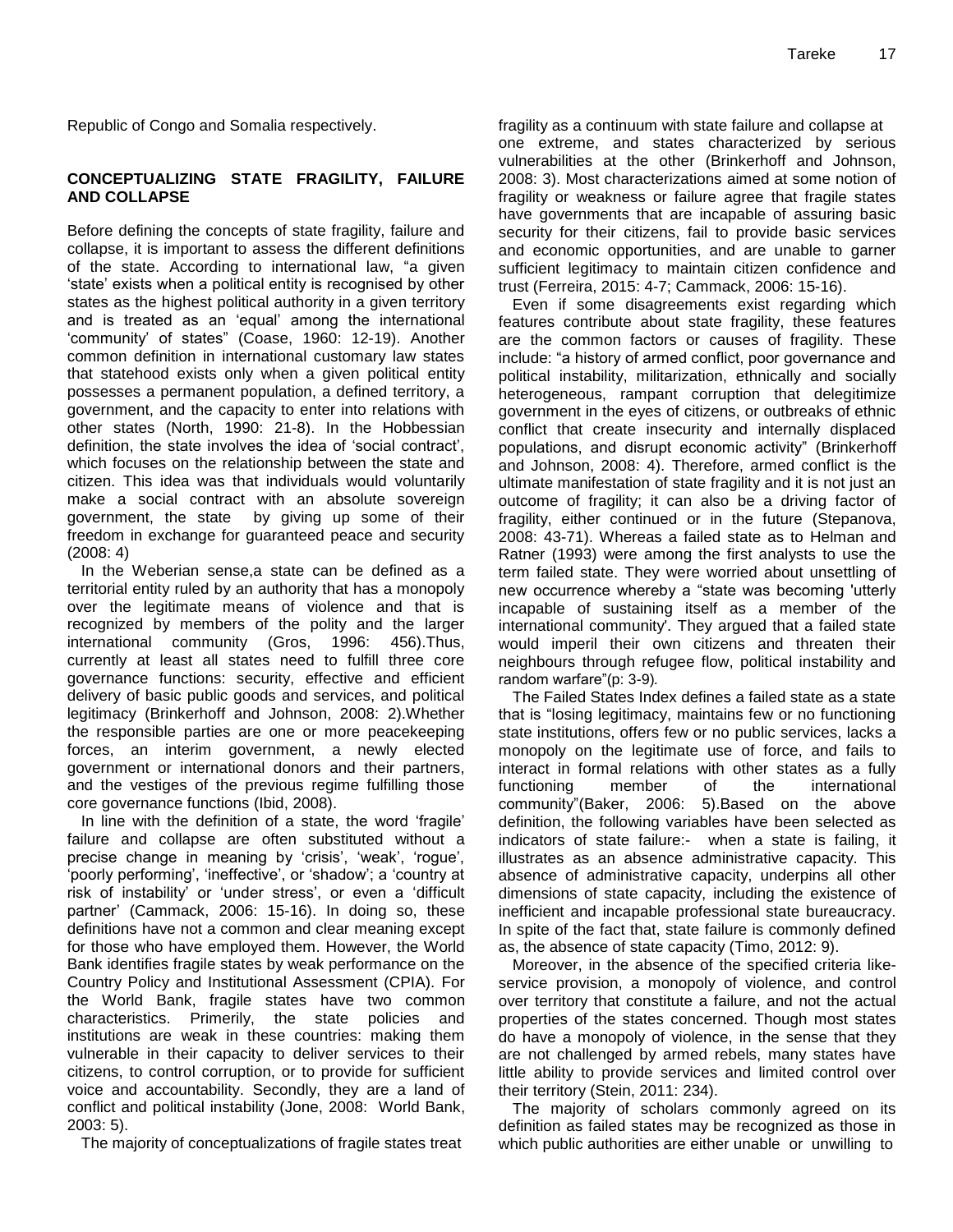carry out their end of what Hobbes long ago called the social contract, but which now includes more than maintaining the peace among society's many factions and interests (Gros, 1996: 455). A failed state is a condition of state collapse and a state that can no longer perform its basic security, development functions, has no effective control over its borders and can no longer reproduce the conditions for its own existence, but some elements of the state, such as local state organizations, might continue to exist (Ibid).

According to Rotberg (2004), another leading authority on failed states, defines state failure as the inability of states to provide positive political goods to their inhabitants.Moreover, he defined as a "failed states are tense, deeply conflicted, dangerous, and contested bitterly, by warring factions as well as government troop"s battle armed revolts led by one or more rival" (Rotberg, 2004: 5). The civil wars that characterize failed states usually stem from or have roots in ethnic, religious, linguistic, or other inter-communal enmity; the fear of the other, that drives so much ethnic conflict stimulates and fuels hostilities between regimes and subordinate and less-favored groups; greediness also propels that antagonism, especially when greed is magnified by dreams of loot from discoveries of new, contested, pools of resource wealth such as petroleum deposits, diamond fields and other minerals as happened in Democratic Republic of Congo (Ibid, 2005).

Finally, a state collapse, as to Clément (2005), there are three observed stages.These are state collapse, state crisis, and state strength are subsets of each other. "Non state strength is the first step in the destabilizing process. The next stage of state crisis constitutes a more acute subset of instability. Finally, state collapse is the worst possible outcome for states in crisis" (p.13). According to Eisenstadt (1988), the attention of these statelessness should stretch beyond state collapse, in that the situation was probably seems to rebuild a fresh processes of state formation. For him state collapse is, "far from being an anomaly, both in the real world and in social evolutionary theory, presents in dramatic form not the end of social institutions, but almost always the beginning of new ones"(p. 293).

Furthermore, the Hobbesian theorists have argued that, State Collapse is a state without a government society would plunge into a war of all against all, the result of which would be a life that is nasty, brutish, and short (Powell, 2006: 1). One of the known writers of state collapse, William Zartman explains that, if and where state collapse, the result is, it cannot longer perform the functions required for it to pass as a state (Zartman, 1996: 5). For him the concept of function is the right to rule that is when the state loses its right as a sovereign authority, as an institution, and as a symbol of identity (invariably they are intertwined), the right to rule is disappears. He then traces how states lose the right rule, particularly as they lose control over political and economic space. Again, by exemplifying Somali, he

stresses the function of power, participation, and recourses as issues to consider state collapse (Ibid).

States collapse not as a result of an Armageddon cause, they collapse due to stress overload (Clément, 2005: 4). Zartman (1995) argues that collapse is "the result of an excessive burden on governing capacity, a matter of degree but not a difference in nature from the normal difficulties of meeting demands and exercising authority"(p.8). According to Arfi (1998), a collapse state is thus a process that evolves through three consecutive thresholds:These are a widespread negation of political loyalty to the state; a complete erosion of state legitimacy; and a total disintegration of state authority (factionalization drive and communalmobilization; erosion of the idea of the state and legitimation crisis; and state institutional paralysis and assault on state authority (p. 15-42).

Generally,a collapsed state is a rare and extreme version of a failed state; Political goods are obtained through private or ad hoc means; Security is equated with the rule of the strong; a collapsed state exhibits a vacuum of authority (Rotberg, 2004: 10). It is "a mere geographical expression, a black hole into which a failed polity has fallen; there is dark energy", but the forces of entropy have overwhelmed the happiness until now provided some appearance of order and other vital political goods to the inhabitants holed by language or ethnic affinities or borders (Ibid).

I concluded that, though the term state fragility, failure and collapse have similar attributes, they have some distinct features. Primarily, if a state is fragile, a state loses some of its elements among others, such as the security issues, legitimacy and capacity. Secondly, states are considered failed, it consumed by internal violence and cease delivering positive political goods to their inhabitants, loss of control over territory, criminal violence and the rise of warlords. Lastly, when a state failure is occured, a state collapse has been accelerated by the imposition of levels of state control upon indigenous societies unable to bear state centered norms and such degrees of authority. In short, when a state is fragile, it leads to state failure and state failure leads to state collapse. Totaly they have a range of difference, in their inability to maintain the basic function of the government. Albeit these are their differences, in all cases, these states cannot provide public goods efficiently to the citizens; incapable of assuring basic security for their citizens and unable to garner sufficient legitimacy to maintain citizen confidence.

#### **CRITICAL ASSESSMENT OF THE APPLICABILITY OF STATE FRAGILITY, FAILURE AND COLLAPSE ON THREE AFRICAN STATES**

#### **State fragility in the case of Ethiopia**

Ethiopia is one of the oldest states in the word. It has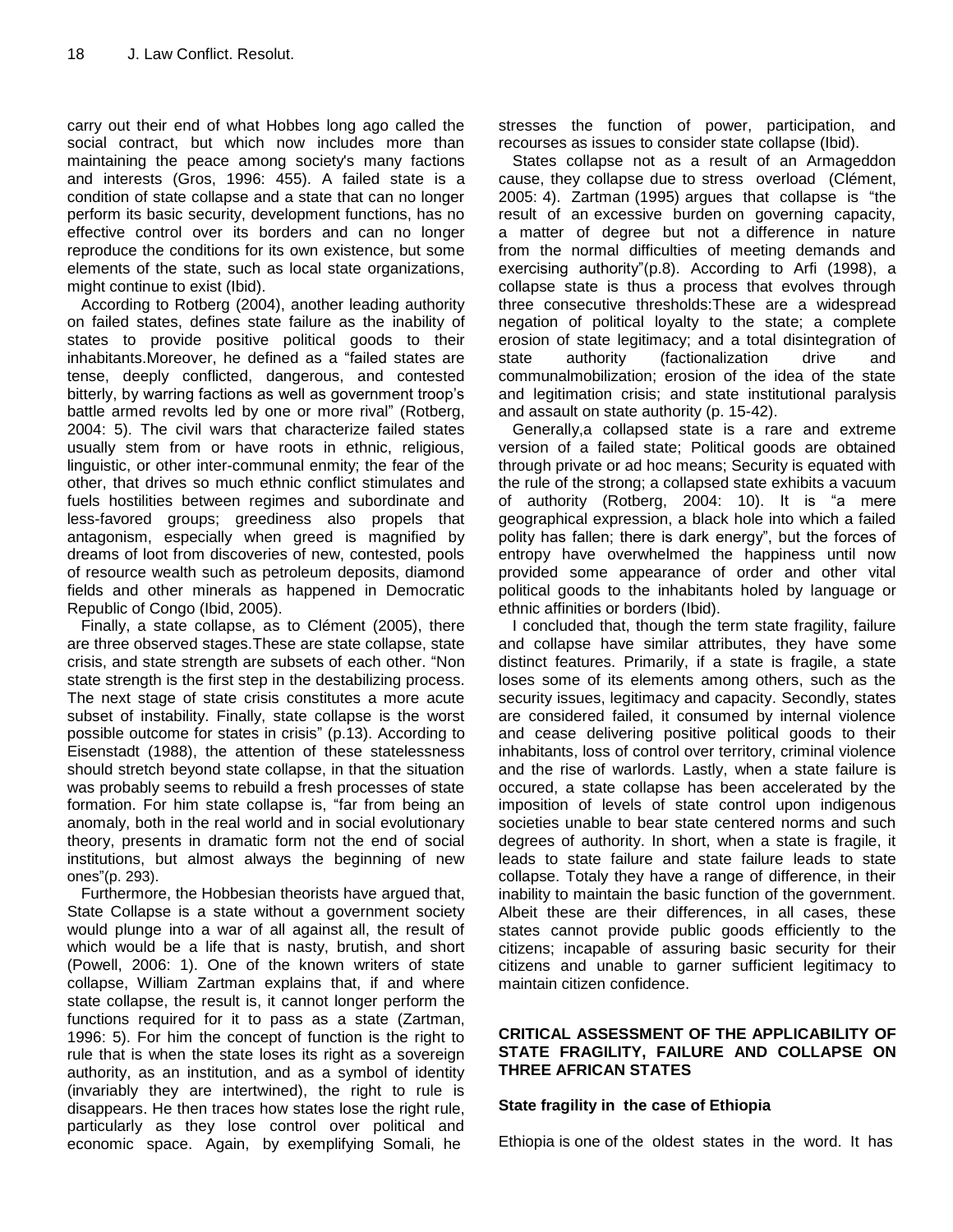been recognized as the cradle of mankind and the home of diverse political institutions for at least the last 2,000 years.It has also known as the land of diverse linguistic groups for a long period of time. (Fisha, 2009: 1-4). Currently, it has more than 80 diversified multi ethnic groups, but it is characterized by intra ethnic conflicts. To respond to the challenge of these multi ethno-national conflicts, Ethiopia adopted ethno-linguistic base federalism since 1995, which is unique in Africa with its federalist political system that gives explicit recognition to ethno-linguistic identities (Regassa, 2010: 53; FDRE, 1995; Art, 39 and 62)*.*

In line with this, John (2009), argued that, the new Ethiopian political ideology, instead of serve as a panacea for emerging conflicts, it situated the country in a vulnerable natural setting and a persistent conflict zone (Abbink, 2009: 4). For him, the Ethiopian government system like authoritarian system of government marked by an overall fixation on control, that is: the dominant ruling party (EPRDF) as the chief political and economic player, (controled a political and economic space ,control over the executive, legislstive and judiciary branches). Moreover, the government control of civic space that is: No grass roots associations, no independent trade unions or media or teachers" unions, and no independent NGOs can operate, in short no autonomous, independent sociopolitical dynamics can develop. A new middle class, which is inevitable in emerging, and newly self-conscious farming populations, part of which start or want to start entrepreneurial activities, are closely checked and are not allowed to demand representation as such, in their own organisations independent of the ruling party (p. 23)

Thus, in Ethiopia a state that lacks control over its own territory, threatens its own citizens, or does not fulfil essential functions such as maintaining the state monopoly on violence, provision of basic services and protection of legal rights for people, and lacks efficient and fair taxation (p.19).

Moreover, Clapham (2006), describes that, the current government of Ethiopia does not work well for all citizens, as revealed in the constant insecurity and the unpredictability of state action vis-à-vis the populace. The so called constitutional system of government and the idea of "social contract" which joined up the country with a vision of 'unity among diversity', is remained very fragile. The legitimacy of the state is also fragile. There is no more anticipated community; "indeed it was for years actively discouraged by the ruling government because for ideological reasons (anti-Amhara domination) they proclaimed Ethiopian unity as fictitious and a product of imposition since the 1880s. Many ordinary people are committed to the country but see the social fabric of society crumble" (p. 17-38).

On the other hand, one case study on the feelings of Ethiopian citizens relates to their government specified that, the confidence of Ethiopians in their government was extremely low compared with other African countries (Abbink, 2009: 38). In Abbink's survey on livelihood activities and social and political opinions that he made in 2007 among 73 ordinary citizens in Addis Ababa and in the South (SNNPRS), only 28% had trust in the government, only 13% in the health care system, and only 24% in the judicial system and the courts. In addition, "rural people see themselves as more vulnerable to livelihood shocks resulting from natural conditions andthe policy uncertainties (e.g., related to rights to land, affordable inputs like fertilizer, or market access), and as losing social capital" (p.21).

Because of these governmental problems, different ethnic insurgence groups have created and clashed each other. In doing so, the country has just been characterized by insecurity and active hostilities between and among ethnic groups. The looting and killing ware triggered by long-simmering conflict over land and millions of citizens displaced due to inter-communal and cross-border violence, most of them living in protracted displacement situations and this event showed the opening of state fragility in Ethiopia (Taddele, 2017: 9).

According to Fragile States Index (FSI) 2019, several countries have nevertheless stood out for increases in fragility and instability. Among these countries, Ethiopia one of the fragile states in which the culmination of civil unrest in 2016-2019, that included widespread violent protests in the most populous regions of Oromia and Amhara, and even if it improved country on the 2019 (FSI) by 5.3 points to a score of 94.2 in this year"s FSI, but still it is a fragile state (Messner, 2019: 25).

Furthermore, the UN, as of January, 2019, Ethiopia stands first in the world regards of the rate of internal displacement peoples, there were approximately 2.9 million IDPs identified conflict, drought, poverty, poor governance as the primary cause of displacement (USAID, 2019: 3). In doing so, the government is not capable of assuring basic security for their citizens, fails to provide basic services and economic opportunities, and is unable to garner sufficient legitimacy to maintain citizen confidence and trust.Theus, the country became highly fragile (Ibid). All these problems intiated with its domestic politics that have produced violence and continuing tension over the past 20 years. The deep shortcomings in the country"s democratization and statebuilding processes may remain unresolved as the worsening instability of the region takes precedence (Smith, 2007: 2).

On the other side, John (2009) argued that, many African states are republics, this republican formula is the gift of their ex colonial powers to governing African nation states as republics with an emphasis on liberty and ruled by people. Though Ethiopia is not an ex-colonial state, but faces similar challenges to develop a sound republican tradition (p.4). Moreover , the western attempted to carry on their neoliberal ideology in the context of Ethiopia for the last two decade, but the government of Ethiopia did not swallowed their ideology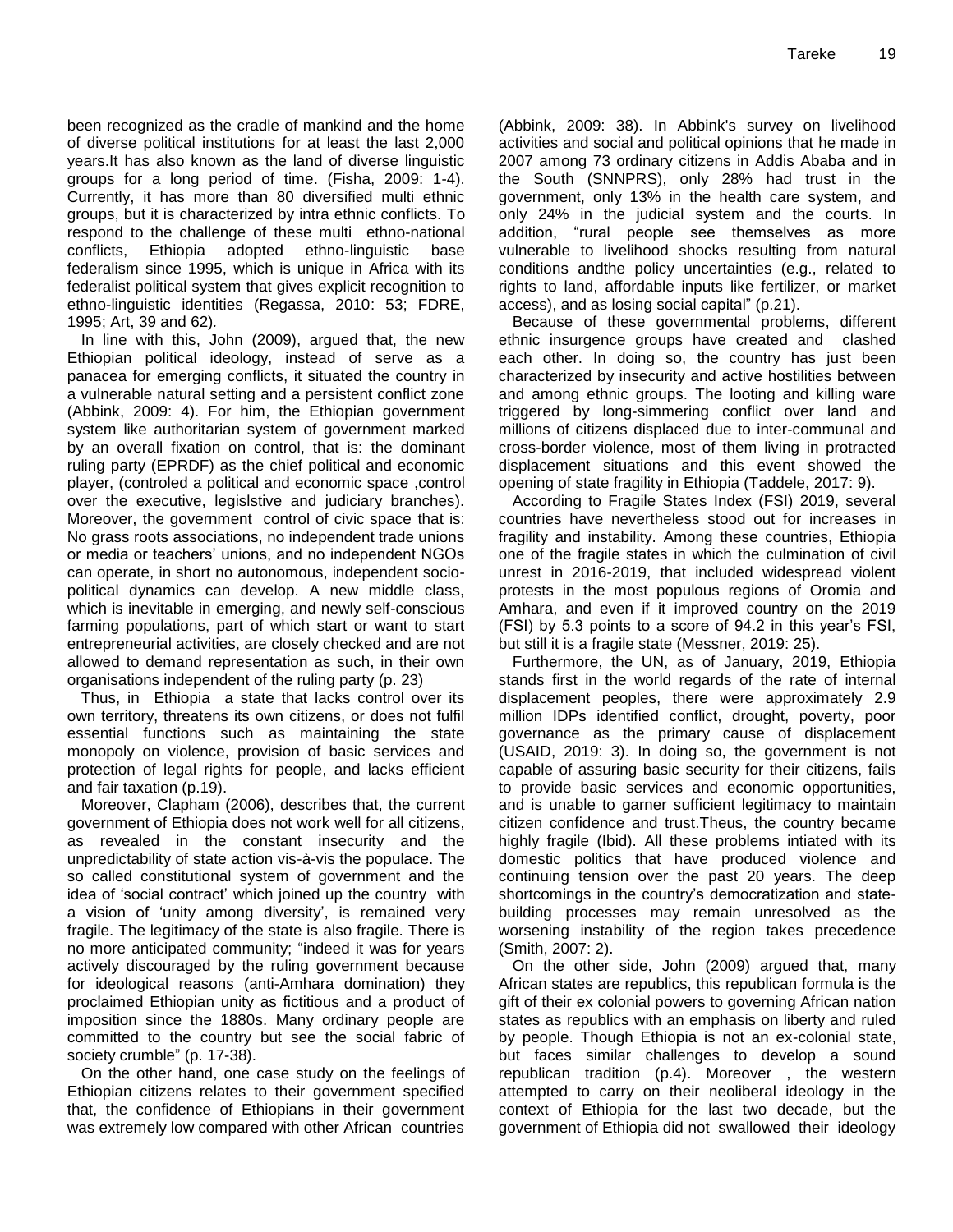with out chawing till recently.However, the machinery of neoliberal ideology (WB, IMF and WTO) directly or indirectly have always influenced the country by financial sanction to the government and financial support for opponent parties, due to the reason of the absence of liberity,democracy and human right issues in the country. Especially,the western interfirance in the country by the name of the undemocratic 2005 elections, and the government forces killing some 190 demonstrators in the same year, contributed for socio-political unrest (p.18).

In general, I argued that, today the health of Ethiopian economy is decreasing, the legitimacy of the state is undermined, and the number of displacement peoples from one ethnicity to another increase, and the number of militant groups increased because of the bad administration of the government. Furthermore, in my observation during the last five years, unlike other states which is failed and collapsed due to external policy influence, the Ethiopian problems are more drived internally, the inability of the government to perform its basic functions; the (unclear boundary demarcation, and un equal distribution of economic power among ethnic groups); the untidemocratic nature and hegemonic controle of the system by EPRDF; absence of political coalition among ethnic parties (all parties fashioned ethnic based instead of national based parties); and the so called ideology of ethnic federalism which impacts ethnic conflicts among different ethnic groups which accounted the country to a state of fragile.

#### **State failure in the case of Democratic Republic of Congo (DRC)**

The Human Development Index ranking (2011), recognized that, DRC should be one of the largest economic engines on the planet with 68 million people and vast natural resources. Its unused deposits of raw minerals are estimated to be worth in excess of \$24 trillion. Unfortunately, Congo is one of the conflict zone and the poorest country on earth with a shameful 300 USD per year per head (Nienaber, 2012: 2-4).

In the main time of independence, the Democratic Republic of the Congo (DRC) had a chaotic transition from its Belgian colonial rule. Since the years of 1960 to 1965, the Belgium Congo were in a stuation of unsettling.The transition of governmental leadership happened quickly and often. Starting on wards 1965 until the late-1990s, the Congo ruled by an individual who was very old. In his wake, he would leave a country that was in utter chaos. In the midst of this chaos the state infrastructure would be left in shambles, the citizens starving, war causalities and conflict would be ripe within the region, and there would be little hope for the country"s revival (Carmenta, 2003: 412).

According to Trautman (2013), in his case study of state failure in the (DRC), has illustrated the three key

factors:- "the degradation of state infrastructure, lack of economic development, and external intervention" contribute to the occurrence of state failure in the Democratic Republic of the Congo (p.4-9). For him, primarily, the external influences were the drive force for the current DRC as an example of a state falling into a downward spiral of mis management, corruption, and a loss of state legitimacy. Meant after Mobutu come to power, without taking in to consideration he baptized again his country by western political ideology.Then his agenda was maintaining his own political position and maintainihg a flourishing state was his ability to use external aid and the already existing colonial infrastructure as an appearance of stability.In doing so, Mobutu had recived a large amount of aid by the name of Congo/Zaire, but it was used by Mobutu and his political elite for their own personal gain. However, the Western donors failure to scrutinize the outcome of the aid distribution and failed to pay attention to developing viable institutions of governance in DRC which could support the independence of new states.That is why, Mobutu"s legacy was fueled and pushed forward by external aid and intervention, which undeniably helped to create a dependency for the country and Zaire became a predatory state for its citizens.

Secondly, regards to State Infrastructure development, being Mobutu was an authoritarian government, had export the bulk of Belgium natural resources in international market and instead he got millions of dollars and utilize it for his own, but he chose to rely on the already existing infrastructure to suit his means. The state infrastructure did not evolve as the decades of Mobutu"s rule went on. Lastly, considers to lack of economic development, Trautman highlights that DRC was not self-sufficient. The "lack of economic development in the domestic and international state economy was due to corrupt officials and backdoor policies that benefited the elite and not the state or its citizens. In this lack of self-sufficiency, state failure was borne"( p. 9-13). Especially, in 2002, it was considered as a failed state on every level: conflict, economic decline, crumbling infrastructure, transparent borders, lawlessness, and the lack of public services were rampant in the country (p. 45).

Nzongola-Ntalaja (2004) further describes the descent of the country, "… more than 3 million Congolese died between August 1998 and November 2002 of war-related causes such as malnutrition, lack of health care and dangerous living conditions in areas where refuge has been sought in the bush". The country is in a total state of decline due to internal political weaknes and corrupt leadership (p. 5-12).

According to Rotberg (2004), the root cause of conflicts between insurgent groups in the DRC, is its colonizer policy design when it design by the Belgium government, with no consideration for social or tribal makeup, hundreds of different tribes and languages that had never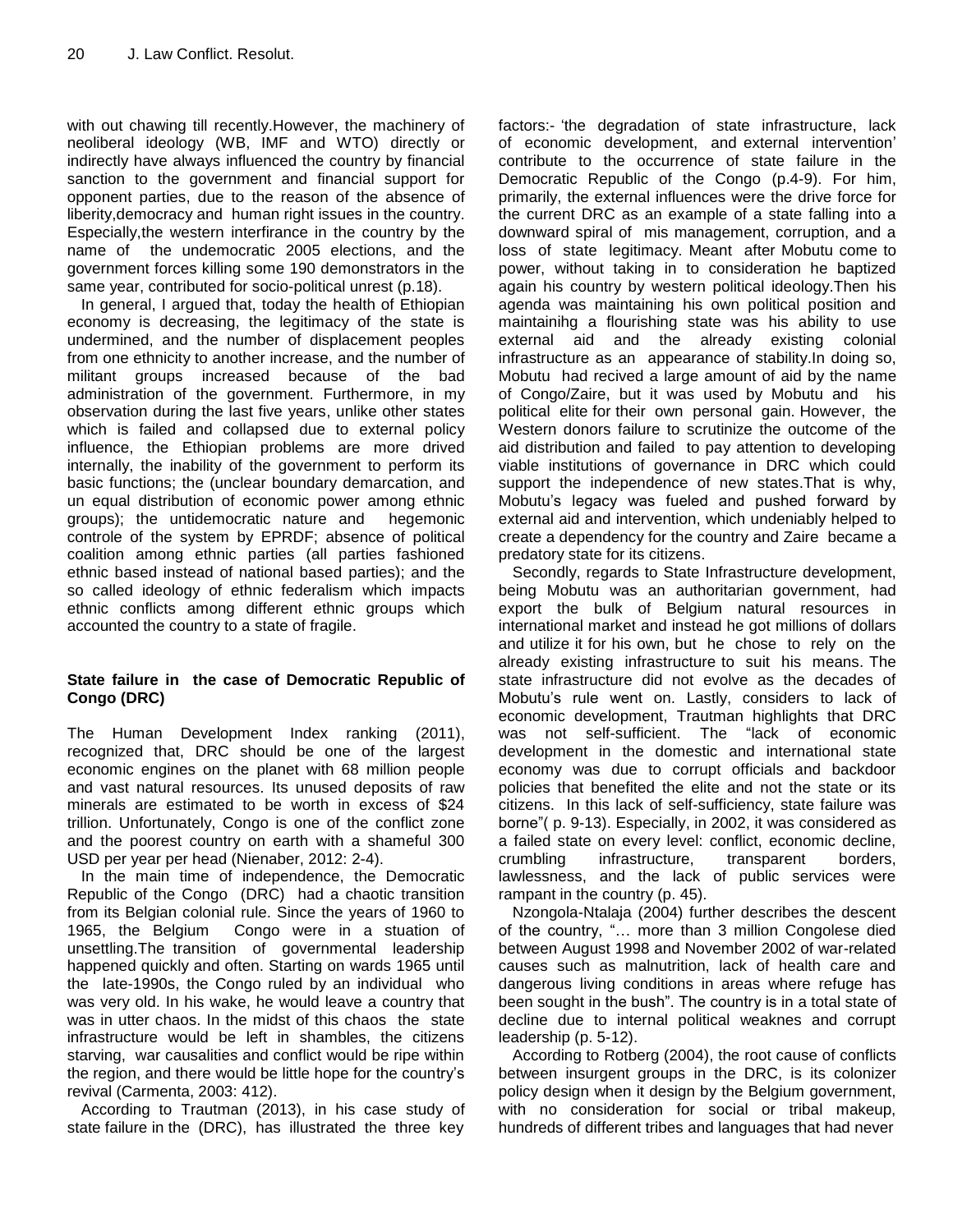coexisted together were expected to adhere to a national identity, that leads to it social insecurity.Thus, much of the violence is directed against the existing government or regime, and the inflamed character of the political or geographical demands for shared power or autonomy that rationalize the violence in the minds of the main insurgents rather maintaining the road or rail access to distant districts becomes less and less of a priority (p.5). Again Rotberg further illustrated the case in which: Even refurbishing basic navigational aids along arterial waterways (as in the Democratic Republic of the Congo, the DRC) becomes typified by neglect. Where the state still controls such communications backbones as a landline telephone system, that form of political and economic good betrays a lack of renewal, upkeep, investment, and bureaucratic endeavor. (Ibid, 5).

As pointed out by Christian Lund, (DRC) as a state failure struggled to fulfill its duties can result in a multiple of actors between state institutions and local, more traditional institutions [\(Moritz,](https://www.e-ir.info/author/johanna-moritz/) 2013: 2). These different groups negotiate varying alliances in different policy areas to exercise public authority and thus provide a form of governance. That is why, the case of the education sector in the DRC clearly highlights how the state functions can be negotiated and the state structures were interfering with informal actors, governance can also be provided in the absence of a state [\(Ibid,](https://www.e-ir.info/author/johanna-moritz/) 2).

Again he referring to Chojnacki and Branovic described that, the existence of state institutions in DRC, fails to transform into the provision of security and positive political goods but it does not lead to a complete absence of these goods. Again, they stressed that, in DRC warlords, for instance, provide infrastructure, and develop a tax system, health services, education and financial services which could be regarded as a certain degree of governance while the quality of service is in question. Plus, Millennium Development Goals, failure scores of 2007 with the likelihood of states to meet the MDG, find that, DRC is low ranking countries covering behind in the fulfillment of the goals (Ibid: 3).

Throughout DRC"s history, the leading government instead of unified each ethnic groups and creating coalitional political parties, rather creating a sensible agenda that antagonized ethnic groups each other. Even by supporting regional strong men who plunder resources- sowing confusion, fear and insecurity in the process. Then, it creates a senseless citizens onto statehood could possibly arise out of an expletive system that continues to this day. Therefore, Millions of innocents have lost their lives because of possible genocide, civil wars and under reported outbreaks of diseases due to lack of clean water and basic infrastructure (Nienaber, 2012: 2-8).

Generally, I understood, the attributes of state failure in the case of the DRC is the three factors are linked with the state"s current condition. The unstructure of these three factors intertwined to make a perfect storm. That is,

the Western policy influence and disguised agenda; the deep settled corruption of internal government; and the lack of economic development tends to an eventual decay of all aspects of life for the citizens of the DRC, then resulted to a state failure.

#### *State collapse in the case of Somalia*

Somalia is a country which consists of different clans and ethnic groups. Prior to independence, the northern region of Somaliland was governed by Britain, while the southern Somali was ruled by Italy. Since Somalia became independent in the 1960s, no sense of national identity existed. Different languages, monetary systems, and styles of government all made central governance difficult. Because the influence and the political culture of their colonizers created a negative impact to live harmoniously as a Somalian identity. Rother, Somalis preferred to be known as the identity of Isaaq, Darood, or Bantu independently, and then they preferred to become loyalty to one"s clan, village, and ethnicity took precedence over loyalty to the national government (Powell, 2006: 3).

In the same token with DRC, after independence, the existed Somali national government worked for the benefit of Barre and his allies rather than the average Somalian peoples. In fact, the average standard of living was so low that Somalia had one of the lowest per capita food intakes during the 1980s (Farzin, 1988: 35-42). As to Mubarak"s (1997) explained that, the government of Somali did conduct a large public investment program in between 1970s and 1980s, but it was unproductive and created much public debt.To solve this problem, repeteadly the government had got an aid from western countries and controlled the internal natural resources but it was used as to Barre's and his political elite for their own personal interest (p.12). Thus, the impossibility life to live under Barre"s exploitation rule, the people of Somalis relied on traditional clan networks and informal markets to survive. These clan networks, which had existed for generations, and the new informal markets that emerged during the 1980s would play an important role in Somalia"s economic performance after the national government collapsed in 1991 (Farzin, 1988: 7).

After Barrie's government collapsed in 1991, rival warlords forced the country into civil war, each attempting to fit himself as the new dictator; multiple governments in exile have been created, none has been able to establish its rule over a significant portion of the country, this is because they were influenced by the bad legacy of indirect rules and divided rule of Britain, and Italy (Powell, 2006: 9). The current armed confrontations may also have no specific aim, as they are often triggered by boredom, the intoxicating effects of local stimulants, and the emotional immaturity of teenage fighters (Gros, 1996: 462).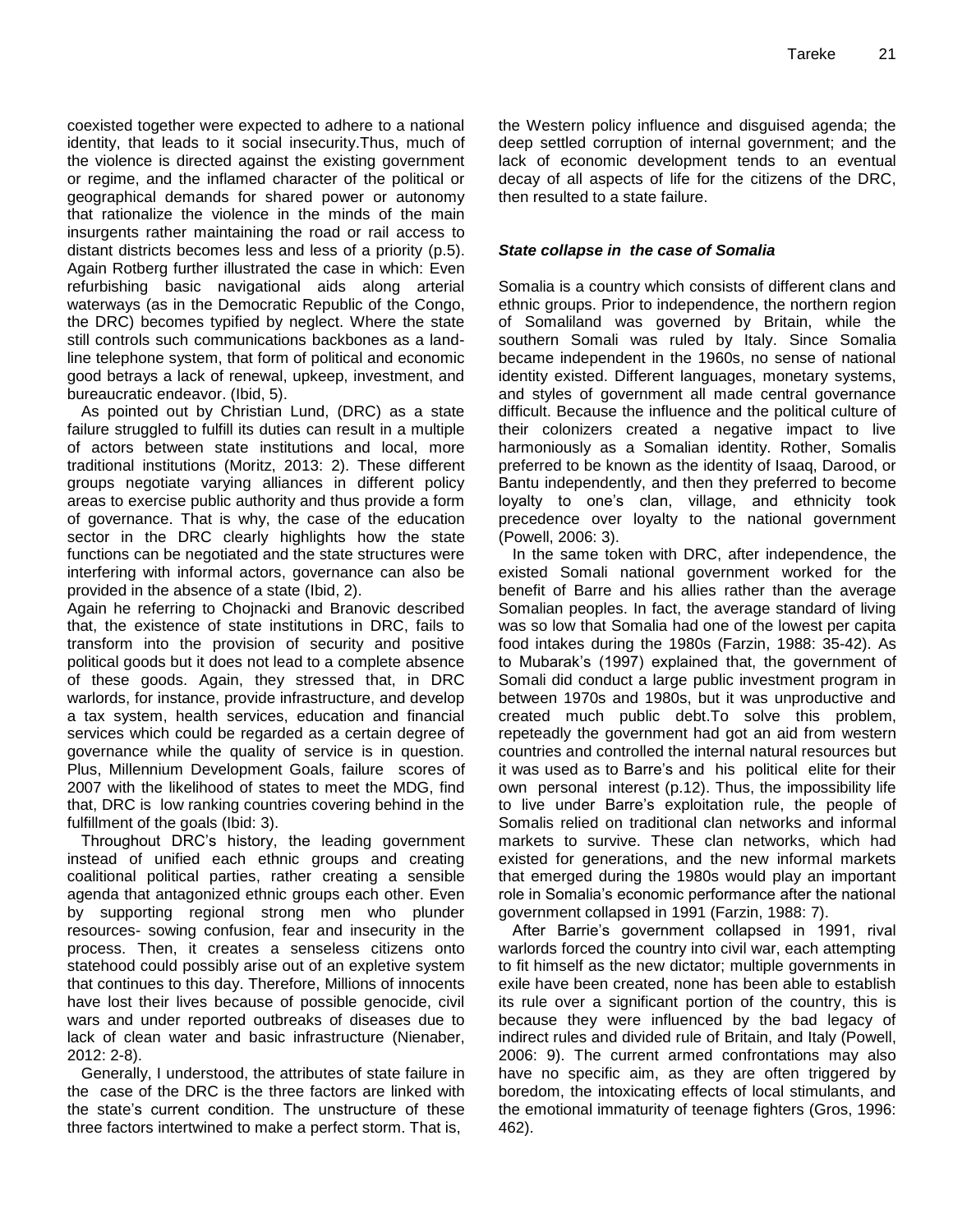Hence, the Somali, as a state fragmented and captured by different warlords, conflicts are aggravated alarmingly between and among ethnic clans; the state apparatus was put in the pursuit of this inter-clan violence and it became the state of stateless. But after all these things were happening, the westerns are going to design the so called effective strategies and instruments of response in which it is dramatic (Doornbos, 2002: 800).

As a result of these factor, today southern Somalia still lacks a regional government. In the north the regions of Somaliland and Puntland have declared their independence, though no international governments recognize them as states. These regional governments do provide some administrative services, but they might be better classified as clan-based governance than the type of national government we in the west conceive of (2006: 9). In the rural pastoral lands the government rarely constructed roads, health clinics or schools. The population did not use the government to settle disputes or administer justice, and the government generally took more in revenue than it gave back in services (Little, 2003: 15).

In doing so, the Somali government lacked firm control, people continued to apply the customary law (Xeer) and Xeer "outlaws homicide, assault, torture, battery, rape, accidental wounding, kidnapping, abduction, robbery, burglary, theft, arson, extortion, fraud, and property damage" (2006:18). Financial services are provided in Somalia through many of the same informal institutions that existed under the national government and loans are traditionally secured through family members, not banks (Ibid, 24).

Totally, as to Menkhaus (2003) explained that, "the revival of a state is viewed in Somali quarters as a zerosum game, creating winners and losers in a game with potentially very high stakes. Groups which gain control over a central government will use it to appropriate economic resources at the expense of others, and will use the law, patronage, and the monopoly of the legitimate use of violence to protect this advantage" (p. 408). Even today, this is the only experience Somalis had with centralized authority, and it tends to produce riskaversion and to instigate conflict rather than promote compromise, whenever efforts are made to establish a national government (Ibid).

Normally, I appreciated the fact that, the factor that facilitates state collapse in Somalia is -internal political weakness and lack of economic development, and external influnces. Internally, the inability of the state to perform its basic functions resulted to low economic development tends to citizens to live under poverity, and then a growing division of clans in their repective ethnicity, revolutionary wars and conflict between governments clans and different ethnic groups become a norm. And each ethnic clans replace its leaders, or seize power in one region' and violent conflict become one of the agenda of the national, ethnic, religious, or other

communal minorities wich resulted for the state of collapse. Externally, the culture of western policy, diluted ethnic clans in order to form national consensus.Additionally, the developed states is less conducive to the maintenance of their colony states in post cold war era, than it was during the Cold War. Moreover, international actors and donor community ware not prepared to protect these problems in advance, rather they were preparing themselves for the eventualities of crises of governance.

#### **CONCLUSION**

By all means, the ideas of state fragility, state failure and state collapse in the international system is confused. As can be seen in the case of the three countries, an economic resource approach, internal political weakness and external policy influences are associated with the countries current appearance. These are the deep-rooted political and economic corruption of their government and an eventual decay of all aspects of life for the citizens are tends to these countries in disorder. Moreover, the factors identified were a result of leadership failure, misuse of the international aid and the lack of development of state institutions within the these countries. The natural resources are taken for leaders personal use and have been rented out through patron/client relations. The developments of these relationships have hindered the use of natural resources for the enrichment of the country.

On the other side, the influence of westerners" political and economic ideology that aggravated problems internally, because these strategies are far away from the culture of these countries. These factors led to the decay of government. The international economic aid flowing into these states, have also impacted the domestic economic development. Because the amount of aid emerged in to these country (especially DRC and Somalia) with the absence of regulatory factors on behalf of lending institutions and the failure of these international community to address these issues, ultimately the unrestricted distribution of aid can benefit the leaders for personal use and their clients instead of building their country but leaving the majority of the most needy of the society to suffer further for these actions.The combination of these factors has left the country in to a state of fragile, failed and collapsed within the international community.

In general, to bend these states from state fragility, state failure and state collapse, this article recommended the following remedies for both developed and developing countries. Primary, when these states exist as a state, they should be considered their internal affairs as a remedy. That is, if not, competing ethnic groups and political parties are reconciled, corrupt and controlling leaders will continue to benefit from the lack of a national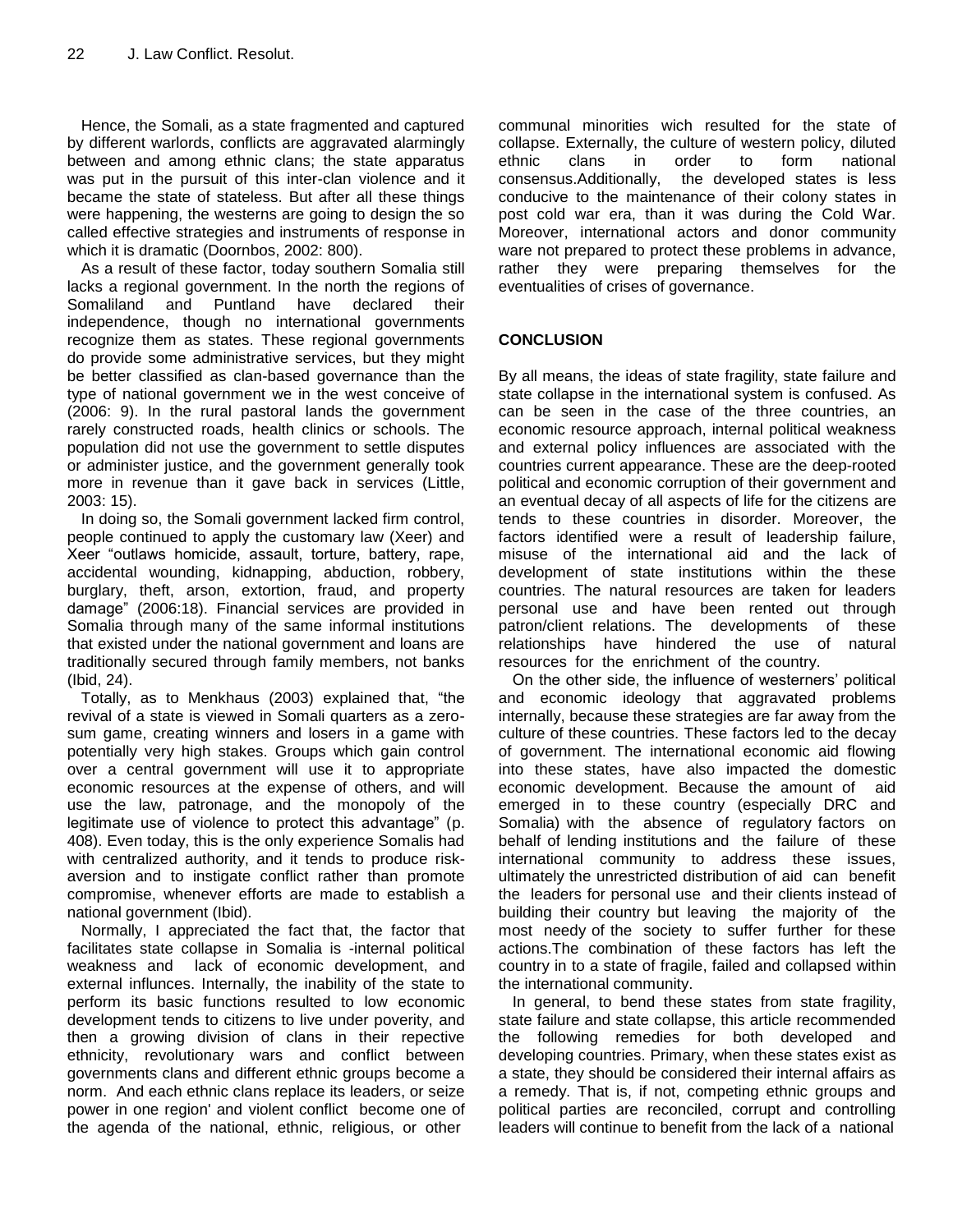identity. Without emotional, ethnic, clan, tribal, or national connections, there is no motivation to build a country. Means, without guaranteeing a sense of belonging and security for all its citizens, these countries should not expect any guarantee of peace.

Secondly, the ultimate solution of these problems is vested in the hands of Ethiopia, DRC and Somalia developing. The state would have to make a fundamental change to revitalize the country. State institutions would have to be reengaged to allow the flow of aid and trade to develop the country. Legal systems would have to be put in place as well as enforced to manage the levels of corruption. These countries should be establish a democratic and constitutional system of government; exercising based on the rule of law; their policies should be designed (horizontal to their culture and custom, to give human and democratic rights, to alleviate poverty and unemployment, to guarantee the rights of citizens, at least prompting national identity as the same as ethnic identity and to build national consensus among their citizens). This would possibly reestablish the relationship between state government and the citizens within its boundaries.

Thirdly, without denying the importance of developed states and their international organizations, it counsel to these states to engage when such things happen, they should stretch their hand not only at the time of crises but also they should support their ideas, finance and human skills in advance. Plus, their aid should be, nonvolatile, poorly coordinated, target oriented, and reactive. But it should be well managed, a preventive rather than reactive and human oriented rather than target oriented. Unless, these problems are not limited only in developing countries rather they should evaporate like dew into a hot sun to developed states. So, the developed states should have a duty to integrate with developing states to prevent these problems.

Finally, one of the most important mechanism to investigate is the political elites should be solving their differences through negotiation, collaboration, and conciliation to achieve a panacea for their problem and guaranteeing a sense of belonging and security for all its citizens. Means, the role that national economic strategies, opponent paries and ruling parties have played in building a sense of nationalism and integrating elites as well as large and small scale producers into the state. It is important to point out that the presence of strong national parties does necessarily translate into competitive party politics.

#### **CONFLICT OF INTERESTS**

The author has not declared any conflict of interest.

#### **REFERENCES**

Abbink J (2009). The Ethiopian second republic and the fragile "social

contract", *in:* Africa Spectrum 44(2).

- Arfi B (1998). State collapse in a new theoretical framework: The case of Yugoslavia. International Journal of Sociology,28(3):15-42.
- Baker PH (2006). The conflict assessment system tool: An analytical model for early warning and risk assessment of weak and failing states. Retrieved May 10, 2012, from [http://www.fundforpeace.org/cast/pdf\\_downloads/castmanual](http://www.fundforpeace.org/cast/pdf_downloads/castmanual%202007.pdf)  [2007.pdf.](http://www.fundforpeace.org/cast/pdf_downloads/castmanual%202007.pdf)
- Brinkerhoff DW, Ronald WJ (2008). Good enough governance in fragile states: The role of center-periphery relations and local government. Workshop No.3, Making the Good Enough Governance Agenda Realistic, Ankara: Turkey.
- Brooks RE (2005). Failed states, or the state as failure? The University of Chicago Law Review *72*(4).
- Cammack D(2006). *Donors and the "Fragile States" Agenda: A Survey of Current Thinking and Practice*. Poverty and Public Policy Group Overseas Development Institute 111, Westminster Bridge Road, London: UK.
- Carmenta D (2003). Assessing state failure: Implications for theory and policy. Third World Quarterly 24(3).
- Clément C (2005). The nuts and bolts of state collapse: Common causes and different patterns*?* A QCA Analysis of Lebanon, Somalia and the former-Yugoslavia COMPASSS Working Paper WP-32:Harvard University.
- Chabal P, Daloz JP (1999). Africa works: Disorder as political instrument. Oxford: James Currey.
- Clapham C (2006), Ethiopia, in: Clapham, Christopher, and Jeffrey Herbst, Greg Mills (eds.). Big African States, Johannesburg: Wits University Press.
- Coase R (1960). The problem of social cost. Journal of Law and Economics *5(2).*
- Collier P, Elliot V, Hegre H, Hoeffler A, Reyna-Quirol M, Sambanis N (2003). Breaking the conflict trap*.* Washington, D.C.: World Bank and Oxford University Press.
- Collier P, Hoeffler A (2004). Greed and grievance in civil war. Oxford Economic Papers 56(4).
- Connor W (1972). Nation-building or Nation-destroying? World Politics 24.
- Crisis States Research Centre (2006). War, state collapse and reconstruction: Phase 2 of the crisis States Programme*.*Criss States Center Working Paper series no.2, DESTIN, LSE, Houghton Street: London WC2A 2AE.
- Dorff R (2000). Addressing the challenges of failed states. Paper presented to failed states conference, Italy : Florence,.
- Doornbos M (2002). State collapse and fresh starts: Some critical reflections. Institute of Social Studies *33*(5). UK: Blackwell Publishers..
- Eisenstadt S (1988). Beyond collapse, in N. Yoffee and George L. Cowgill (eds), The Collapse of Ancient States and Civilisations. Tucson, AZ: University of Arizona Press.
- Eriksen SS (2011). *"*State failure" in theory and practice: The idea of the state and the contradictions of state formation. Review of International Studies *37*(1). Cambridge: Cambridge University Press.
- Fairhead J (2000). The conflict over natural and environmental resources, Chapter 4 in Nafziger, E.W, F. Stewart and R. Värynen (eds.) (2000*)*. War, Hunger and Displacement,1*,* The Origins of Humanitarian Emergencies –War and Displacement in Developing Countries, OUP: Oxford.
- Farzin H (1988*).* Food import dependence in Somalia: Magnitude, causes, and policy options. World Bank Discussion Papers No. 23. Washington, DC: The World Bank.
- Federal Democratic Republic of Ethiopia [FDRE] (1995). The Constitution of the Federal Democratic Republic of Ethiopi*a,* article 39, and 62.
- Fearon JD, Laitin DD (2003). Ethnicity, insurgency, and civil war. American Political Science Review 97(1).
- Ferreira IAR (2015). Defining and measuring state fragility: A new proposal*.* The Annual Bank Conference on Africa, Norwich:UK.
- Fisha A (2009). Federalism teaching material. Prepared under the Sponsorship of the Justice and Legal System Research Institute of Ethiopia: Addis Abeba.
- Goldstone JA (2008). Pathways to state failure. Conflict Management